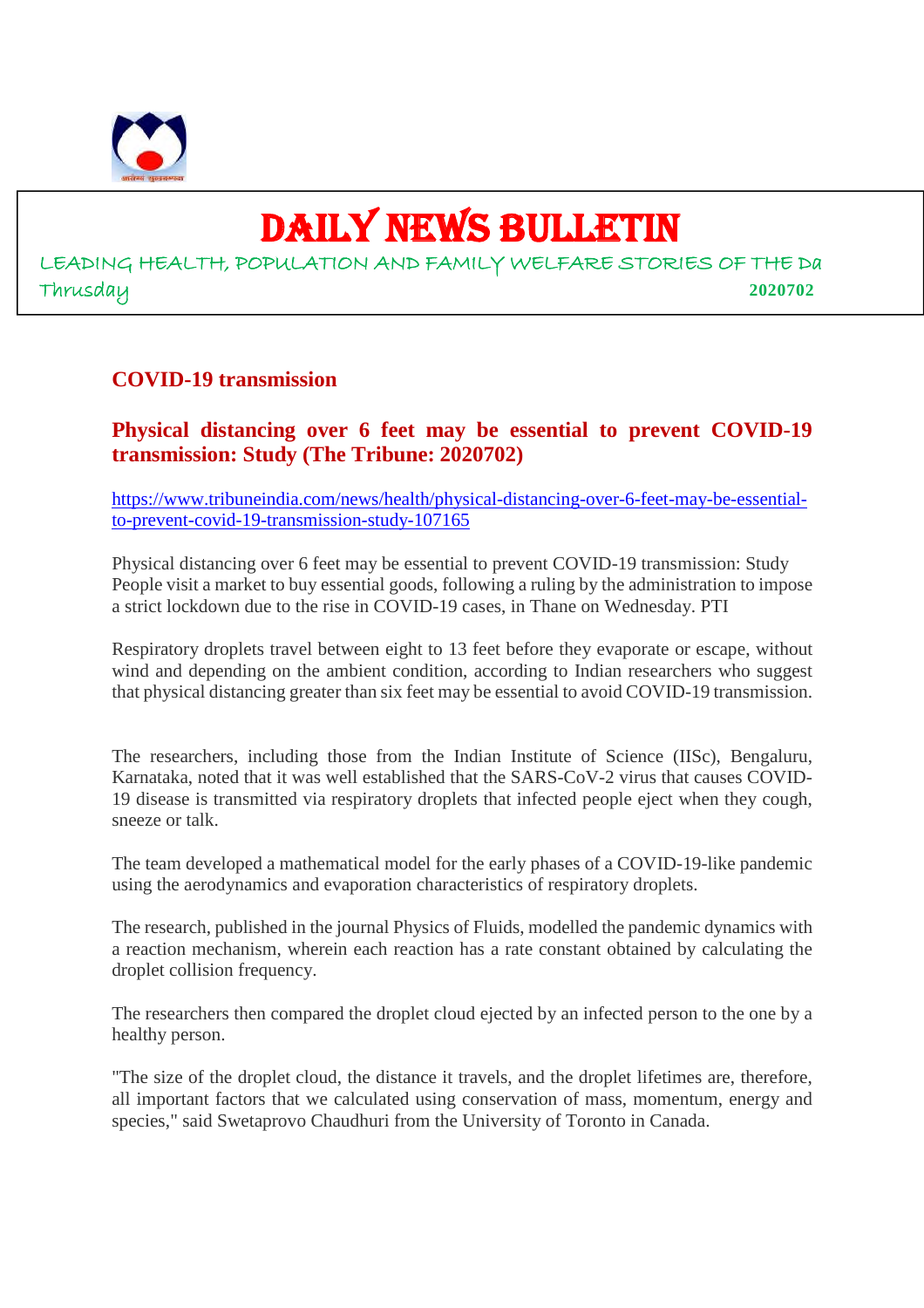"The model could be used to estimate approximately how long droplets can survive, how far they can travel, and which size of droplet survives for how long," said Chaudhari, one of the authors of the study.

He added the actual situation could be complicated by wind, turbulence, air-recirculation or many other effects.

"Without wind and depending on the ambient condition, we found droplets travel between 8 to 13 feet before they evaporate or escape," said Abhishek Saha, a co-author, from the University of California, San Diego in the US.

This finding implies that social distancing at perhaps greater than six feet is essential, according to the researchers. The initial size of the longest surviving droplets is in the range of 18-50 microns, meaning masks can indeed help, they said.

These findings, the researchers said, could help inform reopening measures for schools and offices looking at student or employee density.

"This model is not claiming to predict the exact spread of COVID-19," said Saptarshi Basu, another study author, from IISc.

"But, our work shows that droplet evaporation or desiccation time is highly sensitive to the ambient temperature and relative humidity," said Basu.

The researchers noted that their model and the firm theoretical underpinning that connects the two scales -- macroscale pandemic dynamics and the microscale droplet physics -- could emerge as a powerful tool in clarifying the role of environment on infection spread through respiratory droplets. PTI

#### **Oxford COVID-19 vaccine**

#### **Oxford COVID-19 vaccine safe for people with weak immunity'(The Tribune: 2020702)**

https://www.tribuneindia.com/news/health/oxford-covid-19-vaccine-safe-for-people-withweak-immunity-107160

'Oxford COVID-19 vaccine safe for people with weak immunity'

Volunteers have begun participating in Brazil's first clinical trial of Oxford COVID-19 vaccine. The ChAdOx1 vaccine technology is based on an adenovirus, and it is considered very safe, even in people with a weak immune system.

The vaccine being used in the Brazilian trial, on 5,000 volunteers, is similar to the one used in the UK and South Africa. The ChAdOx1 vaccine technology is based on an adenovirus, another virus, which causes mild upper respiratory tract infections. "We have removed some of the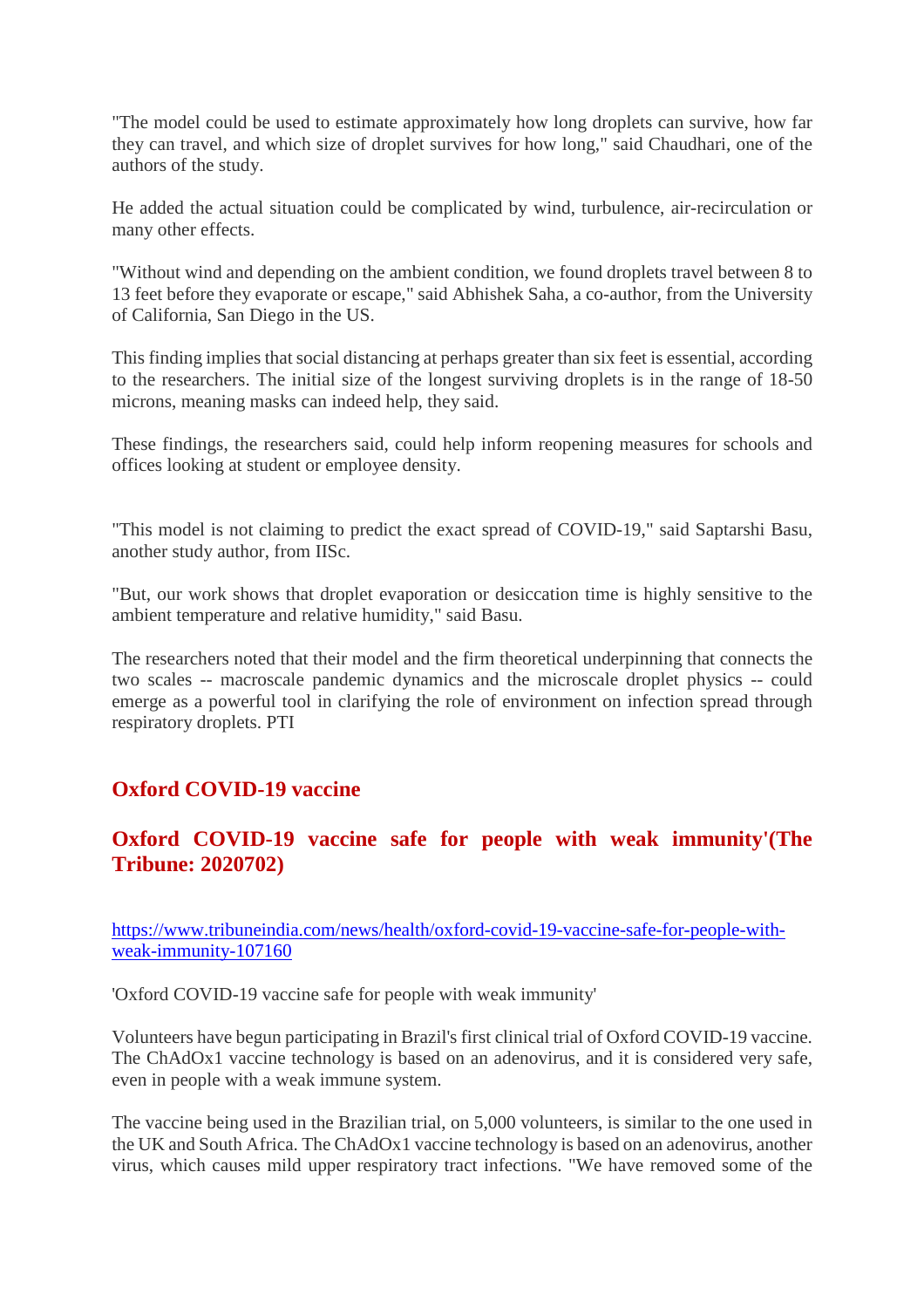adenovirus genes, so that when we use it as a vaccine, the adenovirus can't spread through the body. That makes it very safe, even in people with a weak immune system. But because it is still a live virus, it is good at inducing a strong immune response after vaccination", said Professor Sarah Gilbert, Nuffield Department of Medicine, Oxford University. Gilbert gave a short talk while participating in an informal discussion with ambassadors of the UN member states.

According to the Oxford University, many strains of adenoviruses infect humans; therefore people have developed antibodies against it. "We started with an adenovirus, which was isolated from a chimpanzee and doesn't circulate in human populations, so there is no prior immunity to it. Then we add a gene to encode one of the proteins from the pathogen that we want to vaccinate against -- for SARS-CoV-2 we use the spike protein, which covers the surface of the coronavirus," added Gilbert.

The ChAdOx1 vaccine technology has been used to produce candidate vaccines against a number of pathogens including flu, chikungunya, Zika and another coronavirus, Middle East Respiratory Syndrome (MERS).

According to Gilbert, if Oxford's vaccine is successful, others' will be as well. Emphasizing on the Ebola experience, she added that the aim should be to produce multiple vaccines to be licensed rather than end up with a monopoly. "But it is not likely that ALL candidate vaccines now in development will be effective, and many will require more than one dose. Vaccine developers should work together to compare immune responses, and assess different vaccine platforms. Technologies, which can be manufactured in large scale and low costs should be prioritized, but they also need to be highly effective", added Gilbert.

The vaccine developed at the Oxford Jenner Institute is currently on trial in the UK, where for the clinical trial over 4,000 participants have enrolled and additional enrollment of 10, 000 participants is planned. The ChAdOx1 nCoV-19 vaccine has been licenced to AstraZeneca.

#### **Knee pain**

#### **Manage knee pain with effective home measures, says expert (The Tribune: 2020702)**

https://www.tribuneindia.com/news/health/manage-knee-pain-with-effective-home-measuressays-expert-106990

Manage knee pain with effective home measures, says expert

"Amid the Covid-19 pandemic, patients suffering from knee pain can manage with effective home measures. They should consult a doctor only in unavoidable circumstances," said Dr Gagandeep Gupta, orthopaedics and joint replacement surgeon at the Ojas Hospital, as he addressed a webinar comprising different age groups.

The webinar revolved around people who experienced physical pain such as that of joints, knee pain, backache etc. amid these hard times, as they were locked in at their respective dwellings.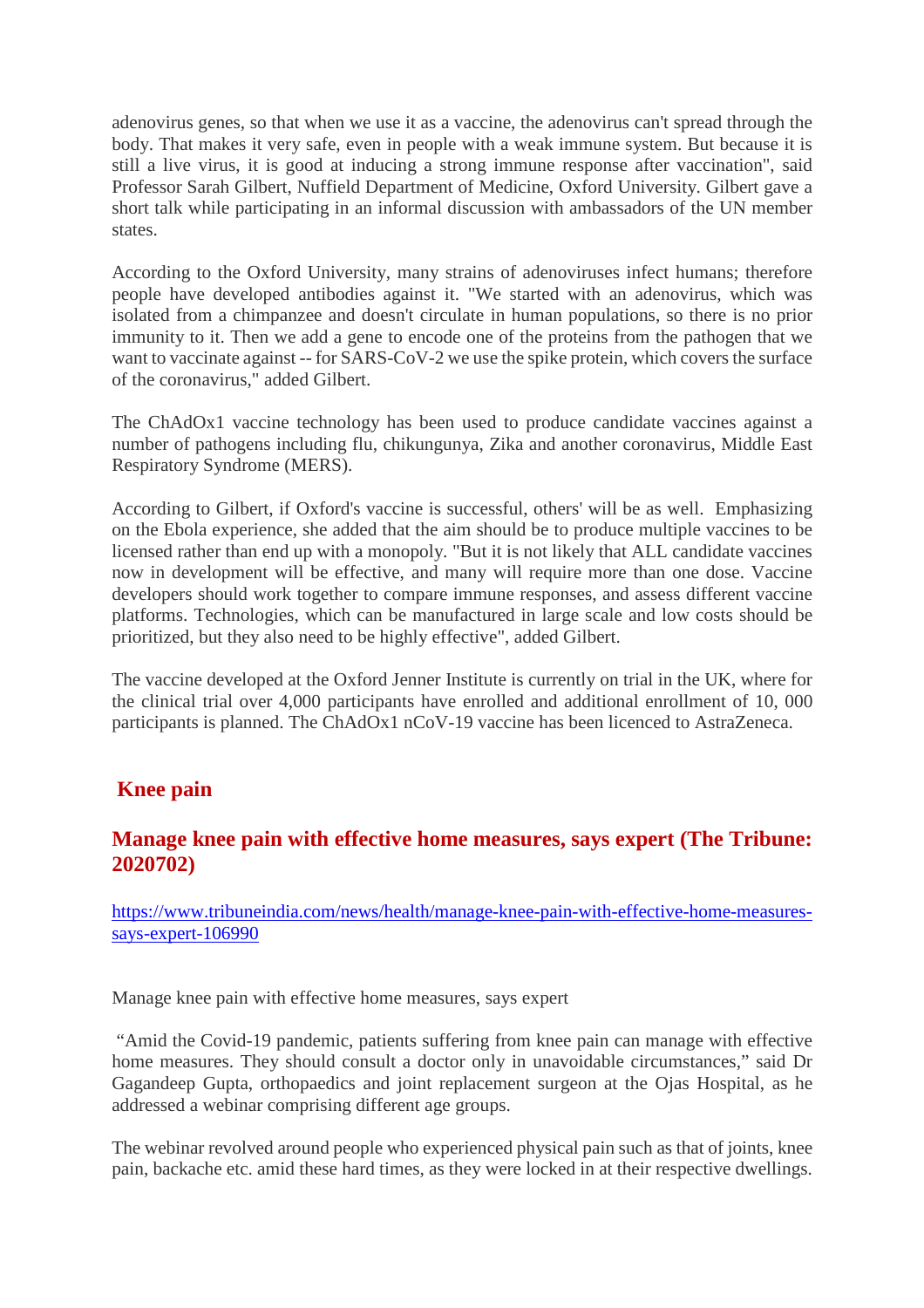Elaborating on the reasons, he said there could be three. Firstly, the main reason for knee pain was overexertion at home, as people indulged in such activities at home which they were not used to before, he informed. Gardening, household cleansing among other chores due to unavailability of domestic help, he pointed out could be a key factor.

The second reason is injuries endured due to falls and twisting injuries of knee and ankle due to performing unaccustomed activities, said Dr Gupta. The third reason largely applies to the senior citizens suffering from osteoarthritis. As their main activities of routine walking, physiotherapy was halted during the lockdown, they began experiencing the pain, he said.

Delving into the home treatment, he said pain related to overexertion and injury is intermittent or immediate rest. "A patient shouldn't keep on performing their activities for prolonged hours. If the pain doesn't settle with this, they should do some hot fomentation, apply painkiller gel, crepe bandage, which can also provide some relief. Others can settle with common painkiller tablets such as crocin etc.", he said.

In rare cases, patients may consult their family physician, physiotherapist, or an orthopaedic surgeon, asserted Dr Gupta.

However, patients suffering from the pain of osteoarthritis need to take some extra precautions along with these general measures, he advised. Those having knee pain should not sit crosslegged, especially on the floor, squatting position, and climbing stairs unnecessarily. Patients must sit on a relatively higher surface for prayers or any other work, and avoid squat toilets if possible, he said.

#### **Covid-19 cases**

#### **Over 19,000 Covid-19 cases push India's tally above 6 lakh, 5 days after crossing 5-lakh mark**

**The Covid-19 case load increased to 6,04,641 while 434 people have succumbed to the disease in the last 24 hours, the data updated at 8 am showed(The Tribune: 2020702)**

https://www.tribuneindia.com/news/nation/over-19-000-covid-19-cases-push-indias-tallyabove-6-lakh-5-days-after-crossing-5-lakh-mark-107544

India's Covid-19 tally zoomed past six lakh cases on Thursday with a single-day increase of 19,148 cases, just five days after it crossed the five-lakh mark, while the death toll rose to 17,834, according to the Union health ministry data.

The Covid-19 case load increased to 6,04,641 while 434 people have succumbed to the disease in the last 24 hours, the data updated at 8 am showed.

With a steady rise, the number of recoveries stands at 3,59,859 while one patient has migrated. There are 2,26,947 active cases of coronavirus infection in the country.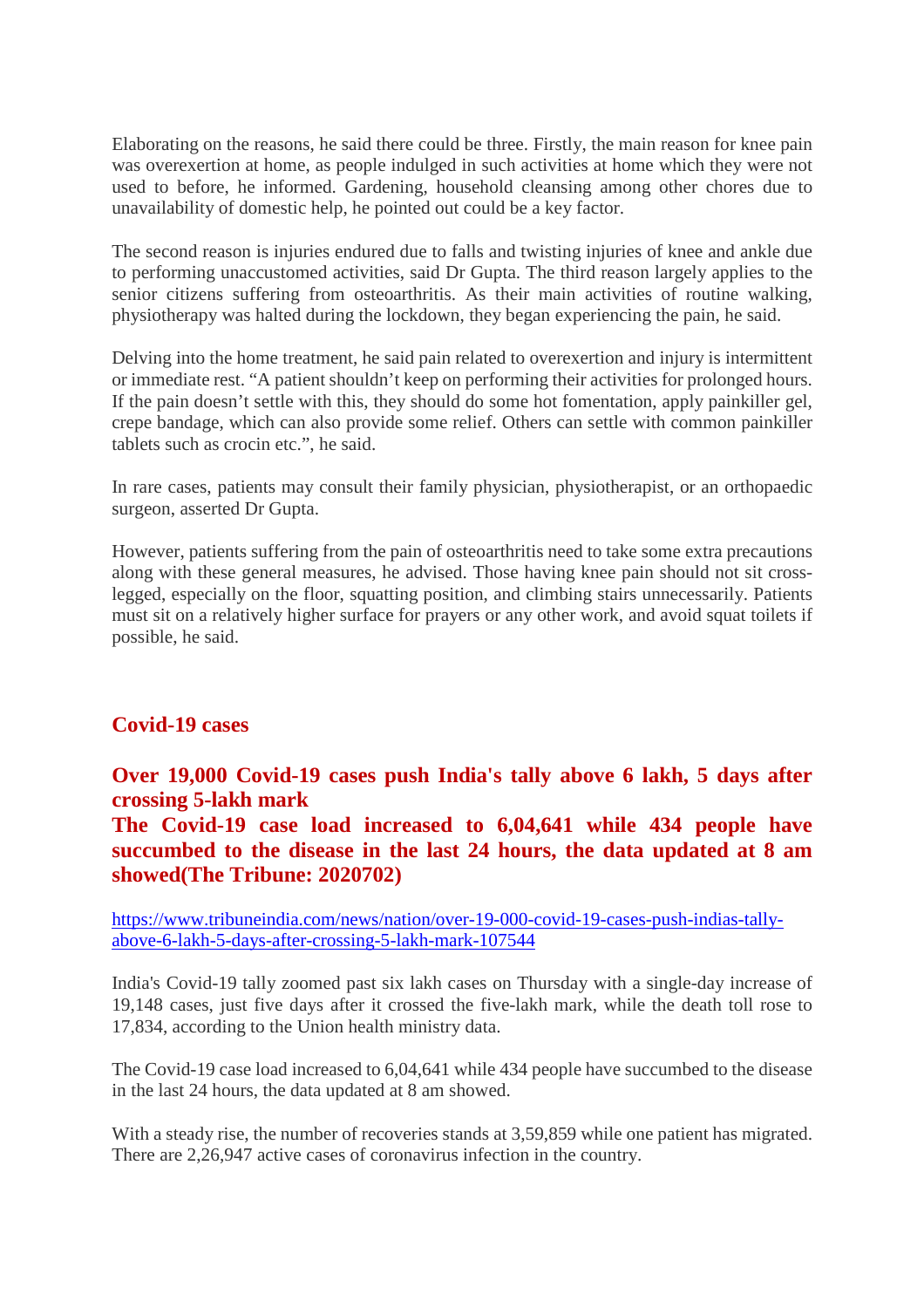"Thus, around 59.52 per cent of patients have recovered so far," an official said.

The total number of confirmed cases includes foreigners.

Of the 434 deaths reported in the last 24 hours, 198 are from Maharashtra, 63 from Tamil Nadu, 61 from Delhi, 21 each from Uttar Pradesh and Gujarat, 15 from West Bengal, nine from Madhya Pradesh, eight from Rajasthan, seven each from Telangana and Karnataka, six from Andhra Pradesh, five from Punjab, four each from Haryana and Jammu and Kashmir, three from Bihar and one each from Chhattisgarh and Goa. PTI

#### **Covid-19: What you need to know today**

#### **Covid-19: What you need to know today (Hindustan Times: 2020702)**

**https://epaper.hindustantimes.com/Home/ArticleView**



There are reports of a new swine flu in China, and some news outlets claim it could be the next potential pandemic, but I'm going to ignore it for two reasons. One, we are still dealing with one pandemic which originated in China and is currently raging through the world (10.4 million cases and 510,000 deaths, and still counting). Two, China remains a black box when it comes to information — we still do not know a lot about the origin and the early growth of the coronavirus disease in that country, nor do we know enough about its current status in remote provinces.

Which is why the US is a good country for India's health policy mandarins, researchers, and epidemiologists to study. Sure, India's population is much larger (1.3 billion compared to the US's 330 million) but the US is larger by geographical area (7.7 million sq km to India's 3.3 million sq km). And like India, the US is also divided into many states, and has many large cities (although its population density is lower than India's). There's more and better information coming out of the US too.

As this column pointed out last week, things have taken a turn for the worse in that country. On Tuesday, at least 48,000 Covid-19 cases were registered in the US, the highest single-day tally thus far, and driven almost entirely by a rising number of cases in previously relatively unaffected states such as Arizona and Texas.

That is an important learning for India.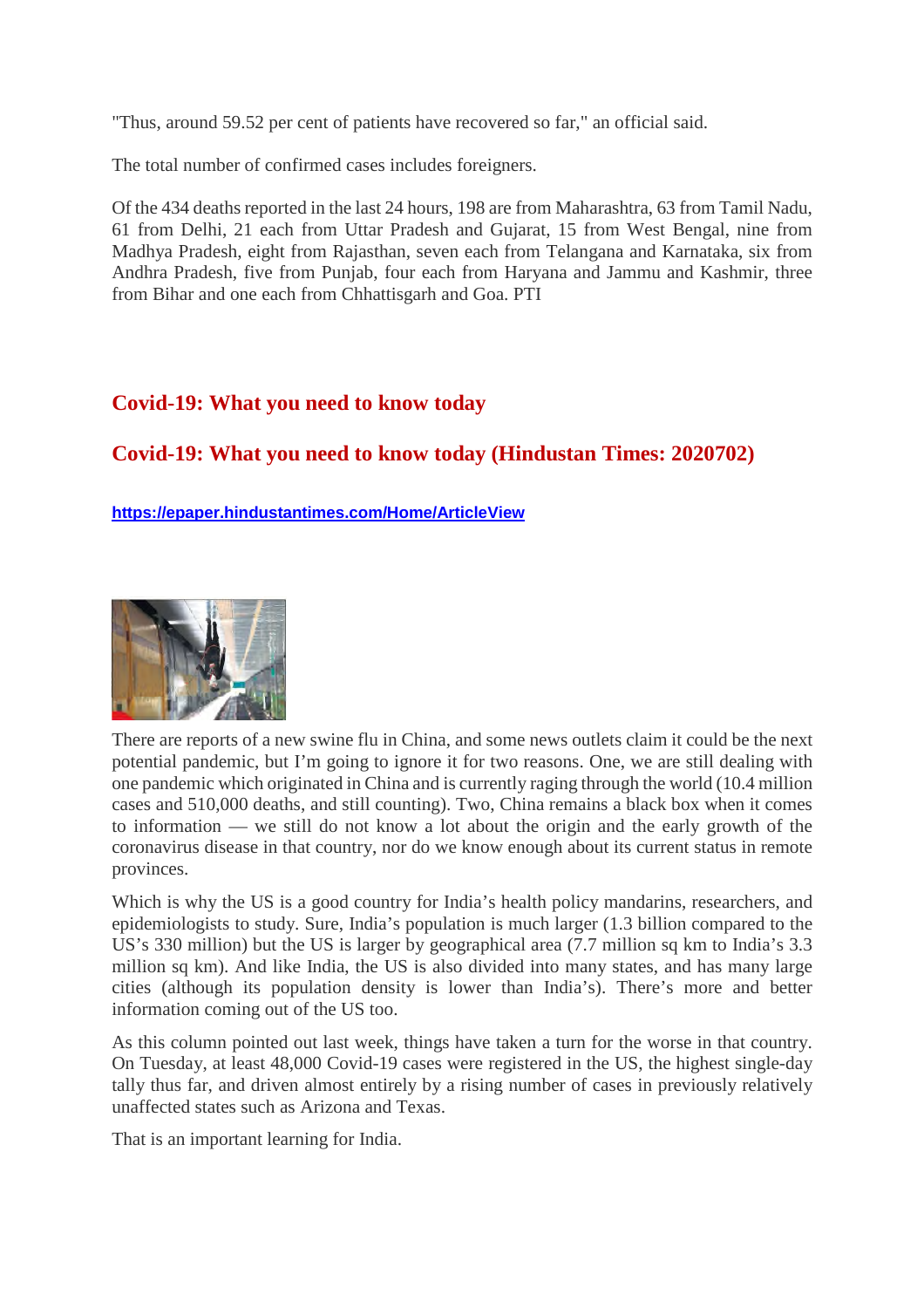Maharashtra, Delhi and Tamil Nadu accounted for 61% of the new cases on June 30, continuing a trend that has been in play for almost two months, maybe even longer, but there are signs (and I've discussed them in detail in recent instalments of this column) that things could get better in Delhi and Tamil Nadu, barring a sudden spike caused by what can only be described as moments of collective madness (for instance, the curious instance of the crowd in the vegetable market in Chennai). By the third week of July, if not the middle of the month, these states (fine, one city-state and a state) could see a sustained decline in new cases. Delhi has also been seeing the number of daily deaths stabilise in the mid-60s (for the past two weeks).

I won't discuss Maharashtra because (again, as I have said before in this column) the state is most likely paying for decades of neglect of health-, civic-, urban-, and transport-infrastructure and simple overcrowding. But, if the US trend is any indication, then, as cases come down in Delhi and Tamil Nadu, and as India continues to open up, allowing more movement and activities, new hot spots will emerge in other states.

Sure, Delhi and Tamil Nadu are still hot spots (the first saw 2,199 new cases on Tuesday and the second 3,943), but if they seem to have gotten their hands and heads around managing the pandemic, it is on the basis of extensive testing. Delhi has tested close to 28,000 per million of its population, and Tamil Nadu 17,200. The rest of India isn't testing as much as Delhi, Tamil Nadu, and Maharashtra. These three states account for 2.67 million of the 8.82 million tests carried out in the country. When the tests and the populations of these three states are included, India has tested around 7,000 people per million of its population; when they are excluded, it has tested 5,780 per million. And some states have tested far fewer, perhaps in an attempt to show that they are managing the pandemic well.

They should increase testing now, instead of leaving it till too late. As China has shown (in Wuhan where there was a potential flare-up of infections, and now Beijing), and, closer home, as Delhi and Tamil Nadu have, it is possible to rapidly increase testing. Sure, the price of doing this will be an initial increase in number of new cases as testing increases, but, over time, this will come down; such testing will also provide the state with information it currently doesn't possess — the prevalence of the disease in the region.

Testing, tracing, and isolation remain the best way to manage the spread of the viral disease. Just as masks remain the best way to prevent being infected.

#### **Social distance, maintain hygiene, wear masks**

#### **Situation much better than month ago, but remain cautious: (Hindustan Times: 2020702)**

**https://epaper.hindustantimes.com/Home/ArticleView**

CM says things under control, but urges people to keep social distance, maintain hygiene, wear masks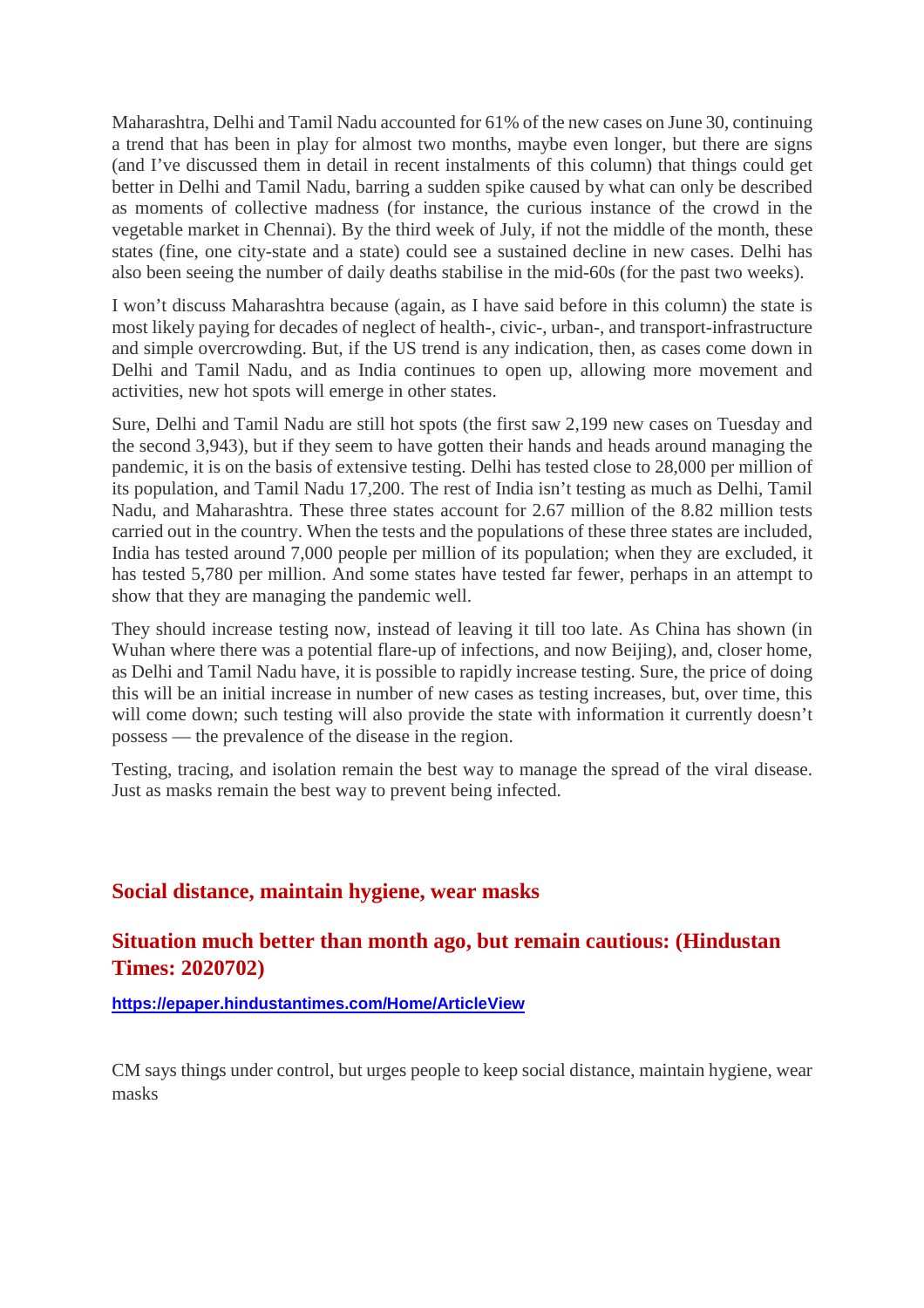

The Covid-19 situation in the Capital was on a worrying trajectory until a few weeks ago but a concerted effort helped turn the situation around, chief minister Arvind Kejriwal said on Wednesday, cautioning people that the outbreak could spike again if they become complacent.

"Today, I am happy that we have waded through the tough times we had seen at the beginning of June. Our hard work has paid off. Today, only around 26,000 active cases are there in Delhi against our projection of 60,000 cases. This projection was made based on a portal created by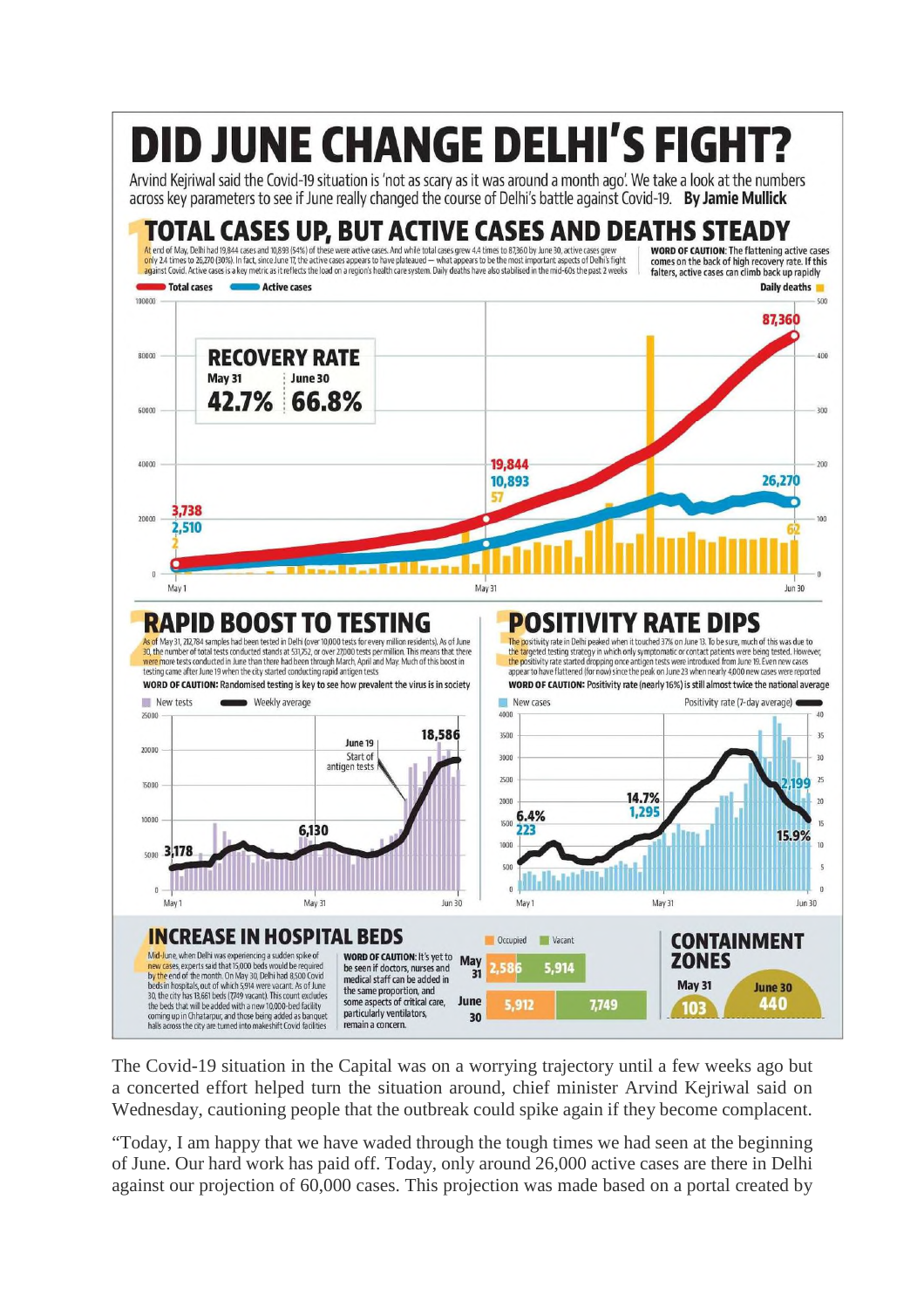the government of India," he added. Kejriwal also pointed to other data points such as availability of beds and recovery rate to back his statement.

Delhi ended Wednesday with 89,802 cases of which 27,007 are active. It has so far seen 2,803 deaths, and 59,992 people have recovered from the coronavirus disease.

In a digital press conference, Kejriwal steered clear of claiming that the worst of the pandemic is behind the city-state -- as indicated by numbers of the last week -- and instead urged people to strictly follow the only regimen known to prevent infections: wearing masks, maintaining hygiene, and distancing socially.

Delhi saw a peak of 3947 cases on June 23, but the number has come down steadily since then despite the number of tests increasing. In the eight days since (including Wednesday, July 1) the city has seen, 3788, 3390, 3460, 2948, 2889, 2084, 2199, and 2,442 cases. The daily positivity rate (number of people testing positive to number of tests), which was hovering around a peak of 32% in mid-June has since fallen and was 12.24% on Wednesday.

Although Kejriwal asked people not to rely on reports circulating in social media that the peak of Covid-19 cases in Delhi was over., he did admit that "the situation now is not as scary as it was around a month ago."

"But, this does not mean we get complacent and stop preparing. This virus is totally unpredictable. It is possible that the cases suddenly spike again. Some experts are saying in social media that Delhi has already seen its peak and now the cases will only decline. I request all of you not to pay attention to these experts at the moment. Keep wearing masks, follow social distancing and keep washing or sanitising your hands," he said.

The chief minister said his government would continue to prepare more beds and other Covid logistics at a war footing. "There is a proverb in English – hope for the best and prepare for the worst. We are preparing for the worst-case scenario."

With cases peaking in the middle of June, there were fears about the availability of hospital beds. The prediction then was that 15,000 beds would be required by June-end, Kejriwal said. Hospital admissions were so high that every day, at least 250 new beds were required to be added, he added.

Deputy chief minister Manish Sisodia cited projections that said Delhi could see 5.5 lakh cases by the end of July, a move that Union home minister Amit Shah said in an interview earlier this week caused "fear" and forced the Union government to take a hand in helping the citystate's Aam Aadmi Party government deal with the issue.

Things have improved since, Kejriwal said.

"But, today the situation is just the opposite. In the last one week, bed occupancy has reduced by 450 instead of increasing. It is also an indication that serious patients of Corona are also decreasing. Today we have 15,000 beds ready in Delhi for Covid-19 in various hospitals and of this, only 5,800 are occupied. Until a month ago, we had only 8,500 beds for Covid."

According to the daily health bulletin released by the Delhi government on Wednesday, the city has 15,242 hospital beds, up from around 13,600 a day before.

The chief minister added that the recovery rate is also on the rise. He said that a month ago, the recovery rate was 38%, and that this has now increased to 64%.

"Delhi has seen a total of over 87,000 cases so far, of which over 58,000 have recovered. On June 23, nearly 4,000 cases were recorded and yesterday (Tuesday), around 2,200 new cases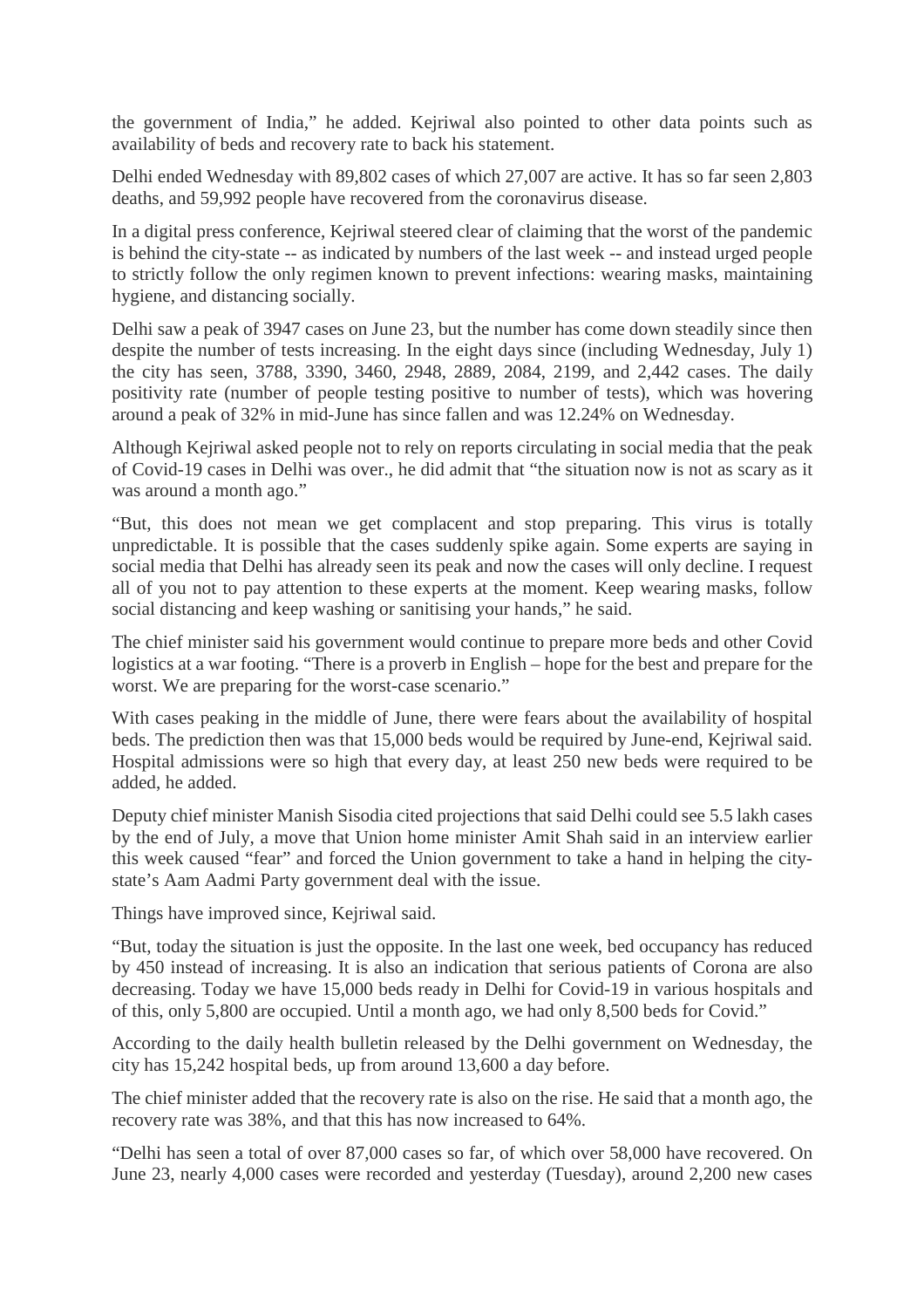were. So, in the past one week, the daily (number of) fresh cases also appears to have reduced by a half. But, this may again spike," he said. The chief minister also said the number of daily deaths due to Covid-19 have declined. Covid deaths in Delhi peaked in the first half of June.

"There was a day when nearly 125 deaths were recorded. Today, the daily Covid deaths are hovering aorund 60-65. We have to reduce this further."

Kejriwal said Delhi has scaled up testing across the city and that the positivity rate has seen a decline over the past two weeks. "Earlier, of every 100 tests, 31 would test positive. Now, 13 positive cases are found per 100 tests," he said. According to the Hindustan Times dashboard, Delhi has carried out 29,037 tests for every million of its population.

According to government data, at the beginning of June, Delhi used to conduct around 5,000 tests every day. This now has been scaled up to 17,000-20,000 every day.Three types of tests are currently being conducted in Delhi. The first one is the RT-PCR test, which is a confirmatory test, but whose results come in after a minimum of five hours. The second one is the rapid antigen test (which is highly accurate in identifying positive cases) where the results take 30 minutes to come. The third is antibody tests, which is being conducted as part of the serological survey in Delhi (and which are not being used for identifying cases) to understand the extent of the spread of the virus.

"I think it is too early to say whether the situation has stabilised in Delhi. We have to wait and watch, at least for the 14-day incubation period to see what happens. If the numbers keep coming down, great. But, there is a possibility that as the number of cases in the current containment zones come down with people in the area already having had the infection, newer hotspots might emerge," said Amit Singh, associate professor, Centre for Infectious Disease Research, Indian Institute of Science, Bangalore.

**New Cases (The Asian Age: 2020702)**

http://onlineepaper.asianage.com/articledetailpage.aspx?id=14964196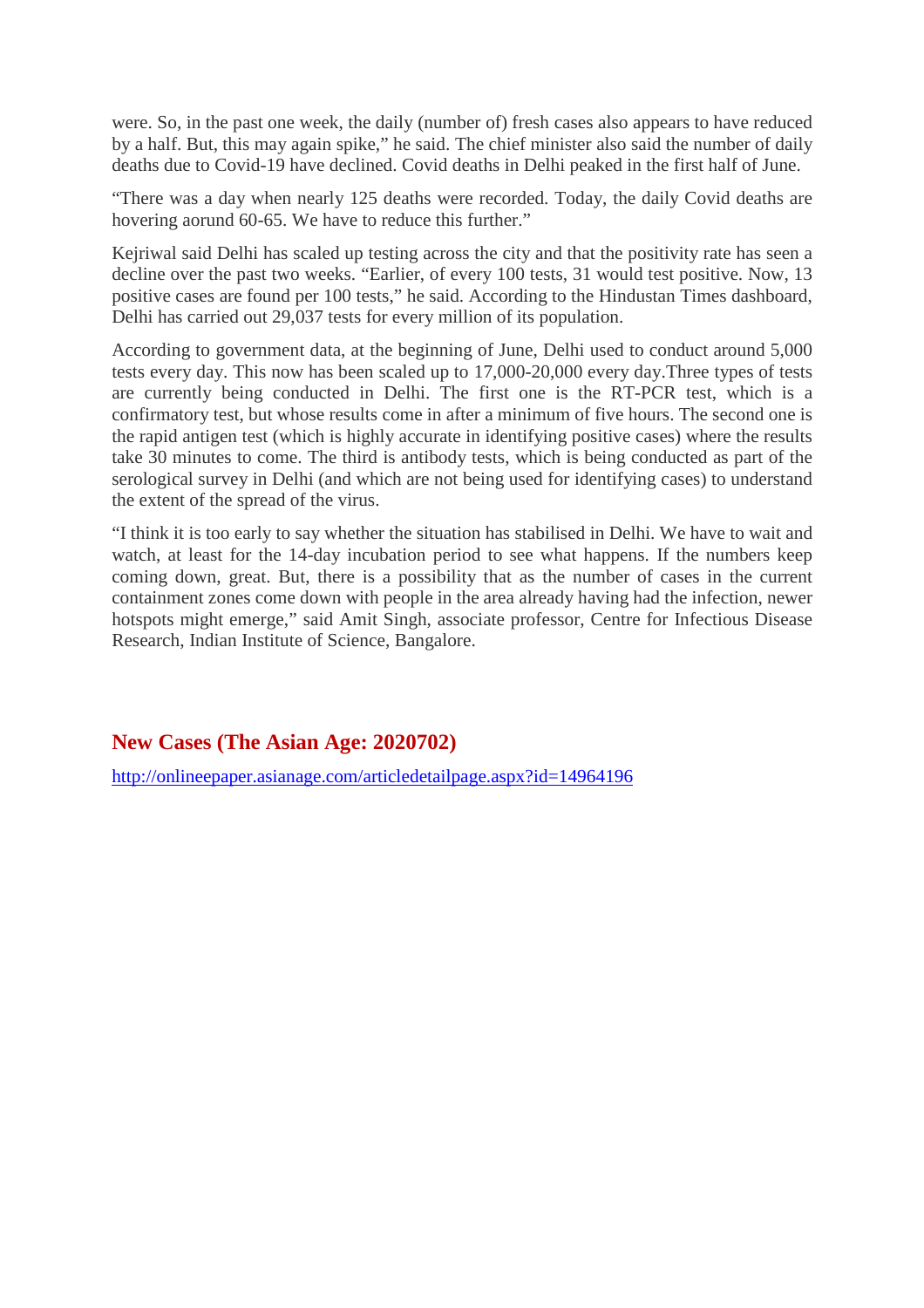# ■ 18,653 new cases, 507 deaths in 24 hrs; recovery rate 59.43% States, UTs told to ramp up<br>testing, cases touch 6 lakhs

#### **VINEETA PANDEY** NEW DELHI, JULY 1

after Prime day A day after Frime<br>Minister Narendra Modi<br>warned people not to be negligent and casual with regard to taking precautions to protect them-<br>selves and others from the coronavirus, the Central<br>government has directed all states and Union territories to significantly<br>ramp up their testing for the virus. Union health<br>secretary Preeti Sudan<br>and Indian Council for Medical Research direc-Balram tor-general Bhargava have written to all states and UTs to stay that at some places the<br>capacity utilisation of the testing labs, particularly<br>the ones in the private sector, was grossly sub-<br>optimal. They also said that the labs should not insist on a prescription from government doctors as this further delays testing and that any qualified medical practitioner can prescribe a test.

of Wednesday.  $As$ 88,26,585 samples have<br>been tested, but the Union health ministry feels that this is still insufficient given the magnitude of the pandemic. The officials said that though the mortality rate has been much lower in India compared to other countries, the virus has been found to be spreading to newer areas now. The two officials have said camps and mobile vans should be used to reach out to more people.

India on Wednesday registered 18,653 fresh cases of the coronavirus, taking its overall tally to over six lakhs. In the last 24 hours, 507 deaths were reported



A railway coach is prepared to be converted into a makeshift Covid-19 care centre in New Delhi on  $-AP$ Wednesday as cases continue to spike.

across the country, and<br>the total number of fatalities due to the deadly virus is now 17,400.

As on July 1, there are 1,27,864 recovered cases. which is more than the active Covid-19 cases, which has resulted in the recovery rate further<br>increasing to 59.43 per<br>cent. During the last 24 hours, 13,157 patients have been discharged from hospitals across India, taking the cumulative figure to 3,47,978. At present, there are 2,20,114 active cases, and all are under medical supervision.

Maharashtra, in one day, has recorded 4,878<br>fresh cases and 245 deaths, taking its overall tally to 1,74,761 cases and 7,855 deaths. Tamil Nadu continues to register very high numbers and in the last 24 hours 3,943 new cases were detected, while 60 persons have died. Tamil Nadu now has 90,196 total cases so far,

and 1,201 deaths in all. Delhi, which is slowly showing some signs of recovery, started registering higher cases again as 2.442 new cases and 61 deaths were reported on<br>Wednesday. Delhi so far has registered 89, 802<br>cases and 2803 deaths. Karnataka and Telangana for the last couple of days have been registering<br>higher numbers of cases than usual.

Karnataka and Telangana have for the last couple of days been registering higher numbers of cases than usual. Telangana in the last one day has detected 945 new cases, while Karnataka<br>registered 947 new cases, taking their total to 16,339 and 15,242 respectively.

Meanwhile, following<br>the visuals of dead bodies of Covid-19 infected persons being tossed into pits, eminent persons like<br>Rajmohan Gandhi, Harsh Mander, Sharmila Tagore, Nayantara Sehgal and a few others wrote an open letter to the Indian people, saying: "Dignified fare-<br>well to Covid-19 deceased is possible, no reason why loved ones can't be given a respectful farewell.

#### **Enforce curbs** in containment zones strictly, **MHA tells cops**

**AGE CORRESPONDENT** NEW DELHI, JULY 1

While Unlock 2.0 and its guidelines have been<br>announced, the Union home ministry is closely<br>monitoring the situation, particularly in states<br>with a high number of Covid-19 cases. In Delhi,<br>it has directed the Delhi police to put in place<br>"stringent peripheral<br>control in all contain-<br>ment zones" in the city. Delhi lieutenant-gover-<br>nor Anil Baijal has been asked by the Centre to coordinate with the police.

Home ministry sources said a similar advisory was also sent to all states that are reporting more coronavirus cases like Maharashtra, Gujarat and Tamil Nadu, among others. In Delhi, the police was told to ensure there is no unnecessary move-<br>ment of people in the containment zones as this leads to further spread of the coronavirus.

"The entire outer boundary of 400-odd containment zones in Delhi will be cordoned off by<br>the police with barricades, and only valid people will be allowed entry and exit. We have noticed that since the lockdown was lifted, there was mass movement of people in these containment<br>zones," a senior MHA officontainment cial said.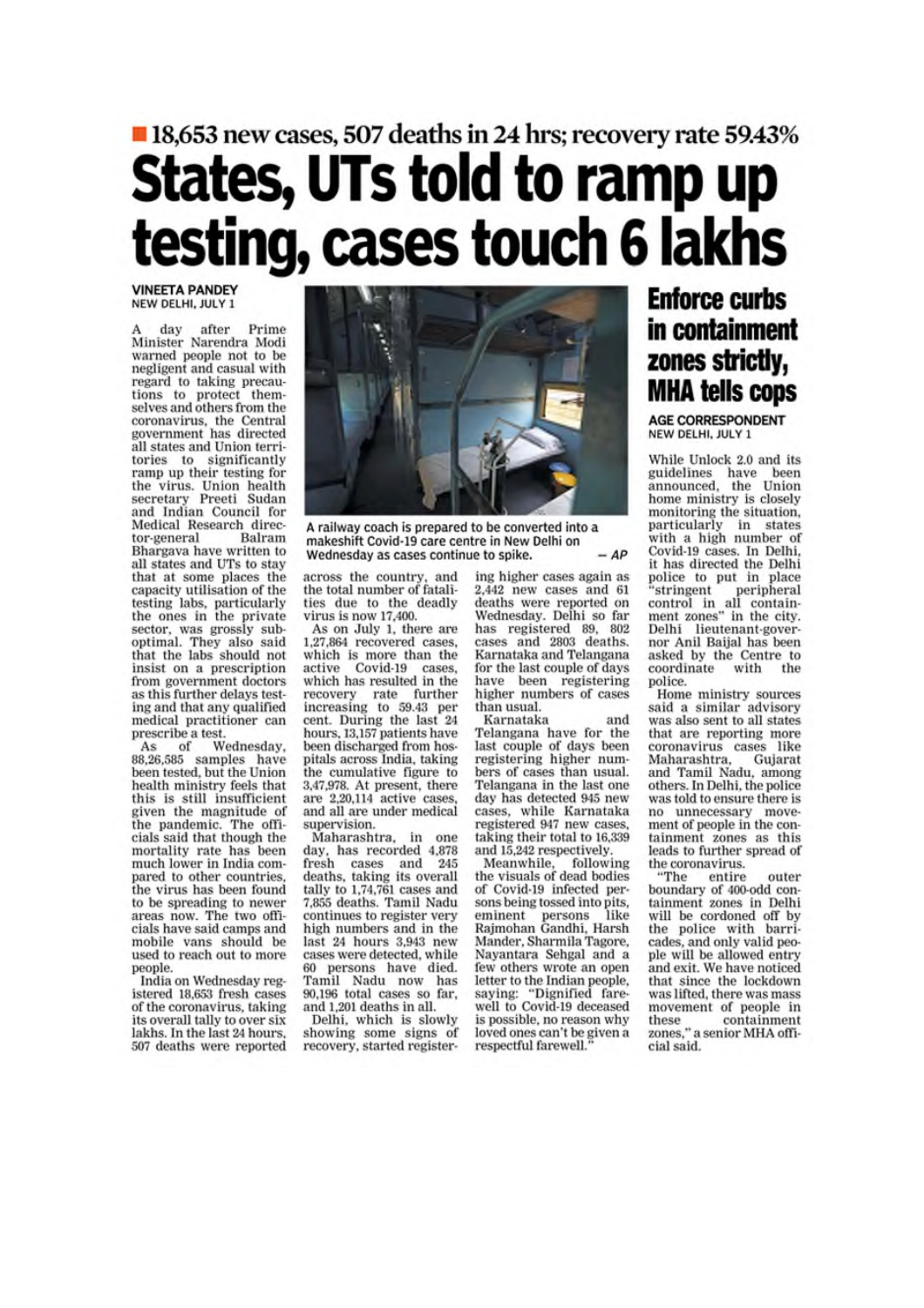#### **Coronavirus | Situation**

#### **Coronavirus | Situation appears to be improving in Delhi, but no room for complacency, says (The Hindu: 2020702)**

https://www.thehindu.com/news/cities/Delhi/covid-19-situation-appears-to-be-improvingbut-no-room-for-complacency-says-kejriwal/article31961156.ece?homepage=true

Delhi Chief Minister says 'we must hope for the best but continue to be prepared for the worst'

The COVID-19 situation in the Capital seemed to be improving over the last few days, however, given the unpredictability of the novel coronavirus, there was no room for complacency, Chief Minister Arvind Kejriwal said here on Wednesday.

#### **Neurological, psychiatric**

#### **Study provides a snapshot of neurological, psychiatric complications in COVID-19 patients(The Hindu: 2020702)**

https://www.thehindu.com/sci-tech/health/study-provides-a-snapshot-of-neurologicalpsychiatric-complications-in-covid-19-patients/article31933860.ece

Clinicians should be alert to the possibility of psychosis, neurocognitive dementia-like syndrome, personality change, mania, anxiety or depression, chronic fatigue syndrome and post-traumatic stress disorder, it says

A study of 153 patients treated in U.K. hospitals from April 2 to 26 has found a range of neurological and psychiatric complications that may be linked to COVID-19.

\*Our Digital Subscription plans do not currently include the e-paper ,crossword, iPhone, iPad mobile applications and print. Our plans enhance your reading experience.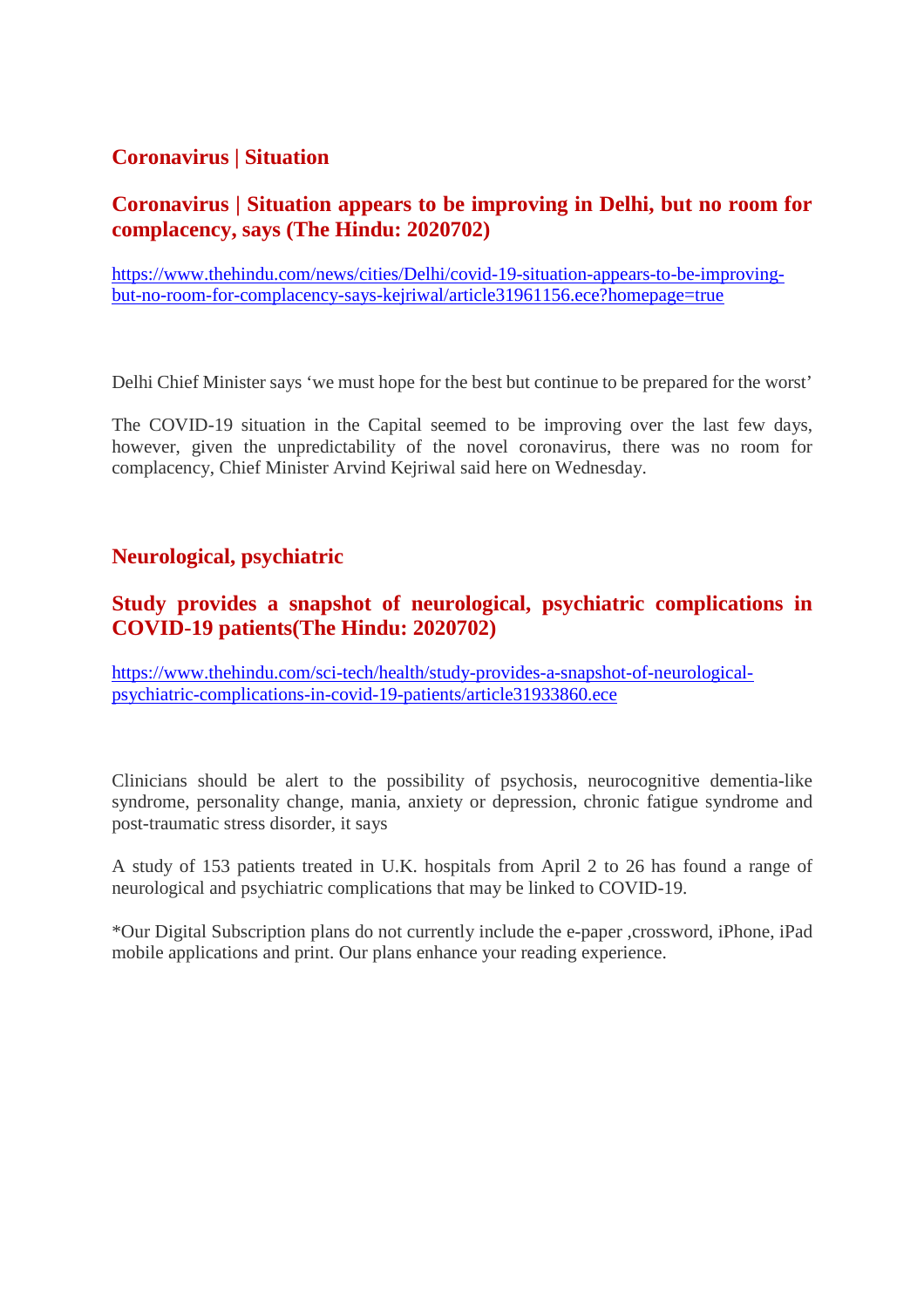#### **Exercise**

#### **Exercise increases benefits of breast milk for babies: Study (New Kerala: 2020702)**

#### https://www.newkerala.com/news/2020/117135.htm

Exercise increases benefits of breast milk for babies: Study

New York, July 1 : Even moderate exercise during pregnancy increases a compound in breast milk that reduces a baby's lifelong risks of serious health issues such as diabetes, obesity and heart disease, say researchers.

"We've done studies in the past that have shown that maternal exercise improves the health of offspring, but in this study, we wanted to begin to answer the question of why," said study lead author Kristin Stanford from Ohio State University in the US.

"Because there is evidence that breast milk plays a major role, we wanted to isolate the effects of breast milk on offspring health," Stanford added. For the findings, published in the journal Nature Metabolism, the research team studied mice born from sedentary mothers and fed them milk from mothers who were active throughout pregnancy.

They found that the health benefits from fit moms transferred to the pups, proving that they were, in fact, passed through breast milk and not simply inherited genetic traits. Researchers also followed about 150 pregnant and postpartum women using activity trackers and found that those who had more steps per day had an increased amount of a compound known as 3SL in their breast milk, which they believe is responsible for these health benefits.

"The increase in 3SL were not necessarily related to exercise intensity, so even moderate exercise like a daily walk is enough to reap the benefits," said Stanford. "Exercise is also great for your overall health during and after pregnancy, so anything you can do to get moving is going to benefit both you and your baby," Stanford added.

Because many women are unable to breastfeed or experienced complications that require bed rest, researchers are examining if they can isolate this beneficial compound found in the breast milk of active moms and add it to infant formula.

"This human milk oligosaccharide had a significant impact on offspring healthy. Being able to add this into formula could provide benefits for babies when women aren't able to breastfeed," Stanford noted.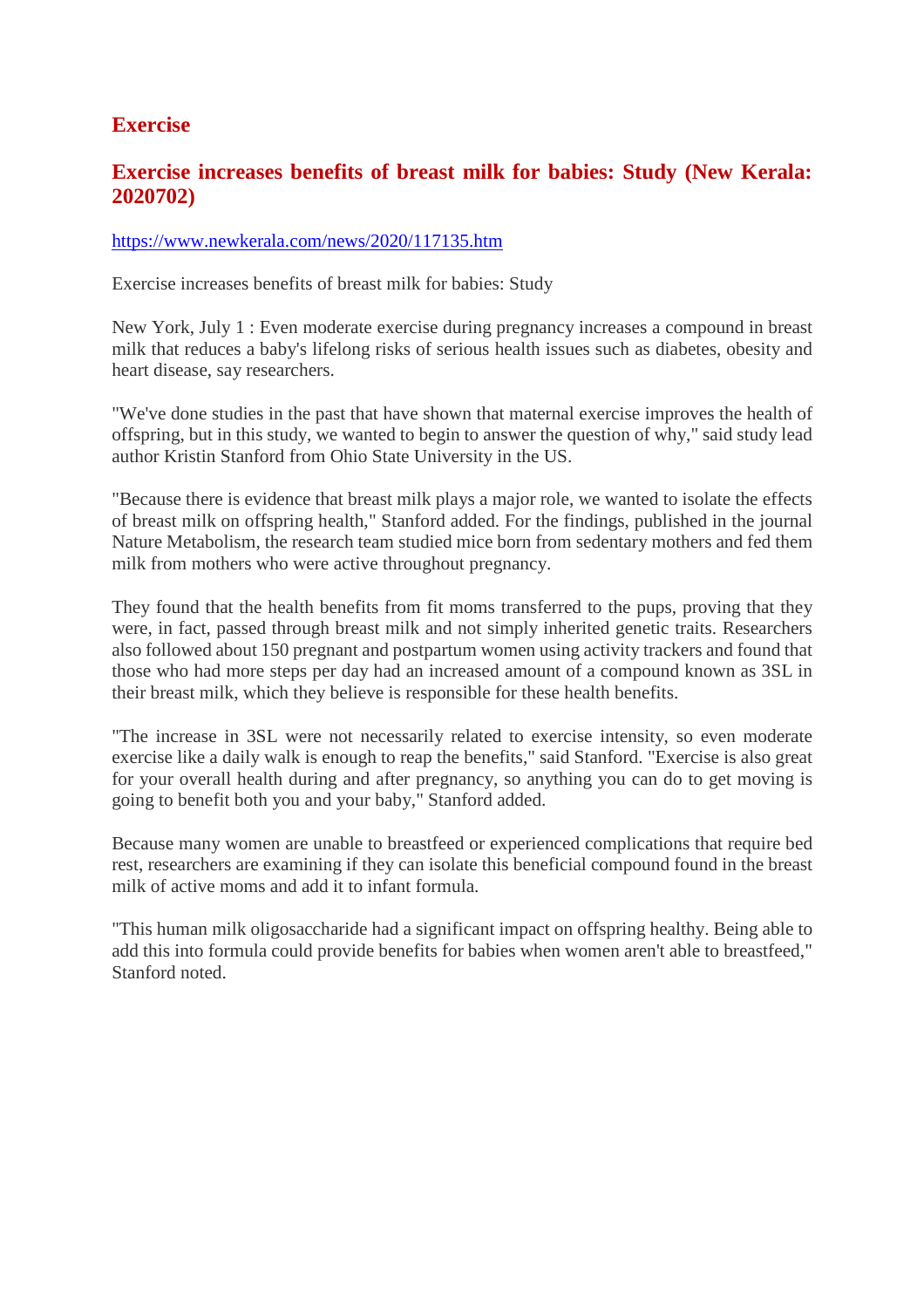#### **Heart cells**

#### **Coronavirus may infect heart cells of Covid-19 patients: Study (New Kerala: 2020702)**

1 : A team of US scientists, led by an Indian-origin researcher revealed that SARS-CoV-2 (coronavirus), the virus behind Covid-19, can infect heart cells in a lab dish.

This suggests it may be possible for heart cells in Covid-19 patients to be directly infected by the virus.

The discovery, published today in the journal Cell Reports Medicine, was made using heart muscle cells that were produced by stem cell technology.

"We not only uncovered that these stem cell-derived heart cells are susceptible to infection by a novel coronavirus, but that the virus can also quickly divide within the heart muscle cells," said study researcher Arun Sharma from the Cedars-Sinai Board of Governors Regenerative Medicine Institute in the US.

"Even more significant, the infected heart cells showed changes in their ability to beat after 72 hours of infection," Sharma added.Although many COVID-19 patients experience heart problems, the reasons remain unclear. Pre-existing cardiac conditions or inflammation and oxygen deprivation resulting from the infection have all been implicated.

But there has until now been only limited evidence the SARS-CoV-2 virus directly infects the individual muscle cells of the heart.The study also demonstrated human stem cell-derived heart cells infected by SARS-CoV-2 change their gene expression profile.This offers further confirmation the cells can be actively infected by the virus and activate innate cellular 'defence mechanisms' in an effort to help clear-out the virus.

"This viral pandemic is predominately defined by respiratory symptoms, but there are also cardiac complications, including arrhythmia, heart failure and viral myocarditis," said study co-author Clive Svendsen.

"While this could be the result of massive inflammation in response to the virus, our data suggest that the heart could also be directly affected by the virus in Covid-19," Svendsen added.

Researchers also found that treatment with an ACE2 antibody was able to blunt viral replication on stem cell-derived heart cells, suggesting that the ACE2 receptor could be used by SARS-CoV-2 to enter human heart muscle cells.

"By blocking the ACE2 protein with an antibody, the virus is not as easily able to bind to the ACE2 protein, and thus cannot easily enter the cell," said Sharma. "This not only helps us understand the mechanisms of how this virus functions, but also suggests therapeutic approaches that could be used as a potential treatment for SARS-CoV-2 infection," he explained.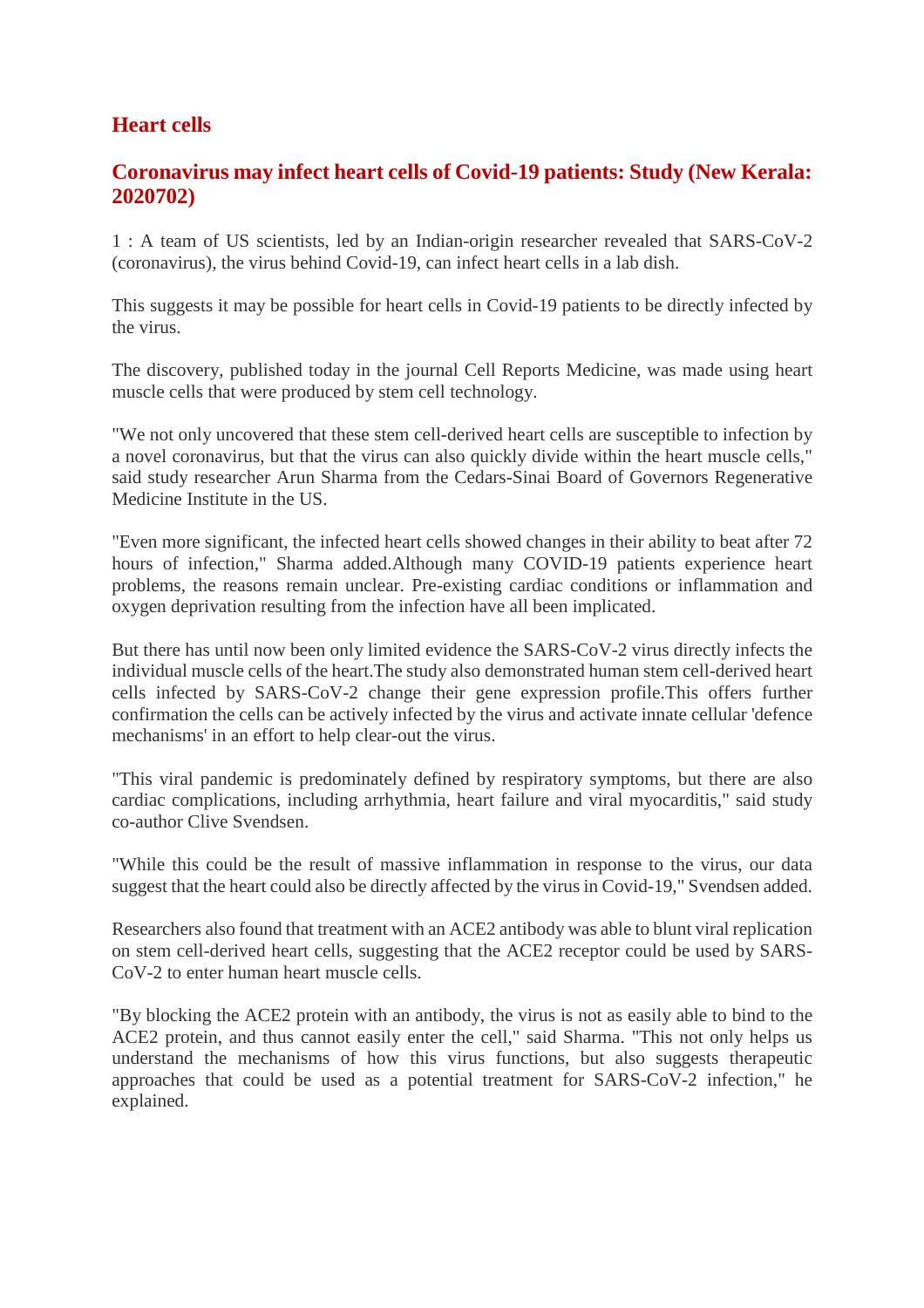The study used human induced pluripotent stem cells (iPSCs), a type of stem cell that is created in the lab from a person's blood or skin cells. IPSCs can make any cell type found in the body, each one carrying the DNA of the individual. "This work illustrates the power of being able to study human tissue in a dish," the authors wrote.

#### **Metabolic syndrome**

#### **Study suggests menopause increases risk of metabolic syndrome (New Kerala: 2020702)**

https://www.newkerala.com/news/2020/117089.htm

Perimenopause is a time when women become more vulnerable to a number of health problems. A new study based the Canadian Longitudinal Study's data on Aging identified menopause as a risk factor for the development of metabolic syndrome or some of its components, including hypertension, central obesity, and high blood sugar.

Study results are published online in the journal Menopause, the journal of The North American Menopause Society (NAMS).

The incidence of metabolic syndrome increases with age and, in Canada, is as high as 38 per cent in women aged 60 to 79 years. Understanding what causes metabolic syndrome is important because this condition increases the risk of heart disease and cancer, two of the leading causes of death in women.

Some previous studies have suggested an association between the onset of menopause and the development of metabolic syndrome, independent of aging. This study analysed data from more than 10,000 women aged 45 to 85 years who participated in the Canadian Longitudinal Study on Aging and found a positive association between menopause and an increased risk of metabolic syndrome.

The good news, however, is that lifestyle interventions targeted at women with metabolic syndrome have proven effective in preventing type 2 diabetes mellitus and cardiovascular risk. Age at menopause and hormone therapy use has also been identified as possible modifiers of this relationship, although additional studies are required to better quantify their effect.

Study results appear in the article "The effect of menopause on the metabolic syndrome crosssectional results from the Canadian Longitudinal Study on Aging."

"These results reaffirm the previously identified link between menopause and metabolic syndrome. Given the increased cardiovascular risk associated with metabolic syndrome and that heart disease remains the number one killer of women, this study highlights the importance of cardiovascular risk assessment and risk reduction strategies in midlife women," says Dr Stephanie Faubion, NAMS medical director.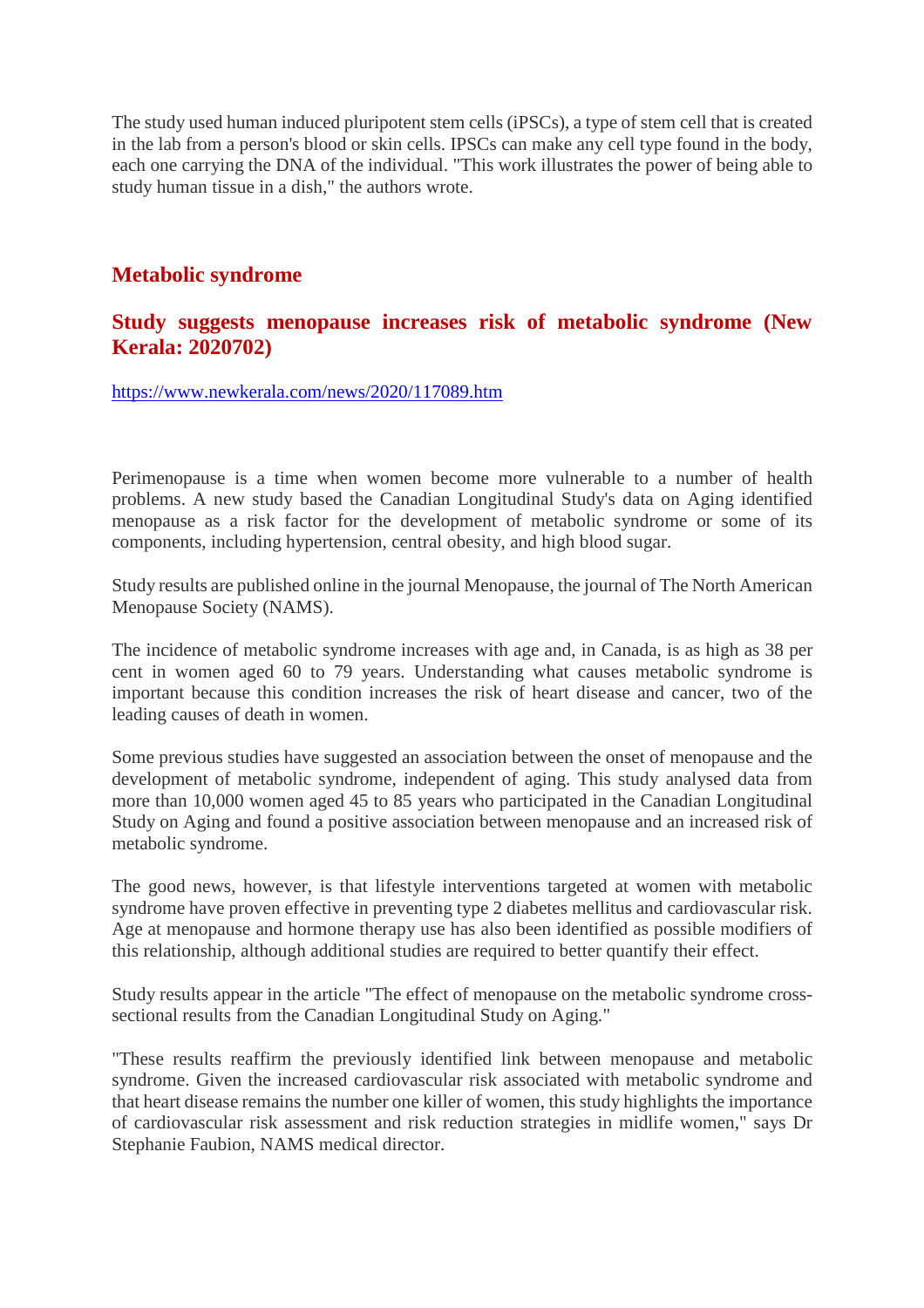#### **Brain cancer**

#### **(Researchers discover new strategy to treat brain cancer patients (New Kerala: 2020702)**

#### https://www.newkerala.com/news/2020/116892.htm

, July 1: A team of investigators has uncovered a potentially promising strategy to target brain tumours -- isocitrate dehydrogenase (IDH) genes, which are the most common brain tumours diagnosed in younger adults aged 18 to 45 years.

Led by investigators at Massachusetts General Hospital, the finding of their study are published in Cancer Discovery, a journal of the American Association for Cancer Research.

Prior work by the group, led by Mass General's Daniel Cahill, MD, PhD, Hiroaki Wakimoto, MD, PhD, and Julie Miller, MD, PhD, revealed that IDH mutant gliomas have a metabolic weakness making them especially susceptible to treatments that lower NAD+ levels, a ubiquitous and vital metabolic molecule commonly thought of as the "currency of metabolism" in cells.

Also, previous work by other researchers found that chemotherapy activates an enzyme that stimulates NAD+ molecules to join together to make poly(ADP-ribose), or PAR, a key DNA damage signal. This PAR signal is a known susceptibility in IDH mutant gliomas.

Researchers also discovered that activation of the enzyme by chemotherapy causes available NAD+ to be critically depleted for the production of PAR in IDH mutant glioma cells, but not normal cells.

These findings indicated that maintaining high PAR levels (and low NAD+ levels), in combination with chemotherapy, may uniquely target IDH mutant glioma cells. Considering this, Hiroaki Nagashima, MD, PhD, research fellow and lead author, devised a new treatment strategy and tested it in tumour cells and animal models.

"We found that maximum effectiveness was achieved by combining two agents temozolomide, the chemotherapy most commonly used to treat patients with IDH mutant gliomas, with a drug that blocks PAR breakdown, known as a PAR glycohydrolase inhibitor," said Dr Cahill, a Neurosurgical Oncologist at Mass General and an Associate Professor of Neurosurgery at Harvard Medical School.

"We showed, for the first time, that PAR glycohydrolase inhibitors can be used to enhance the effectiveness of chemotherapy in tumours with metabolic weaknesses in the NAD+ pathway," said Dr Wakimoto, an Associate Professor of Neurosurgery at Harvard Medical School.

Dr Miller, an Instructor in Neurology and a Neuro-Oncologist at Mass General who treats patients with IDH mutant glioma, noted that PAR glycohydrolase inhibitors are a newlyemerging class of drugs.